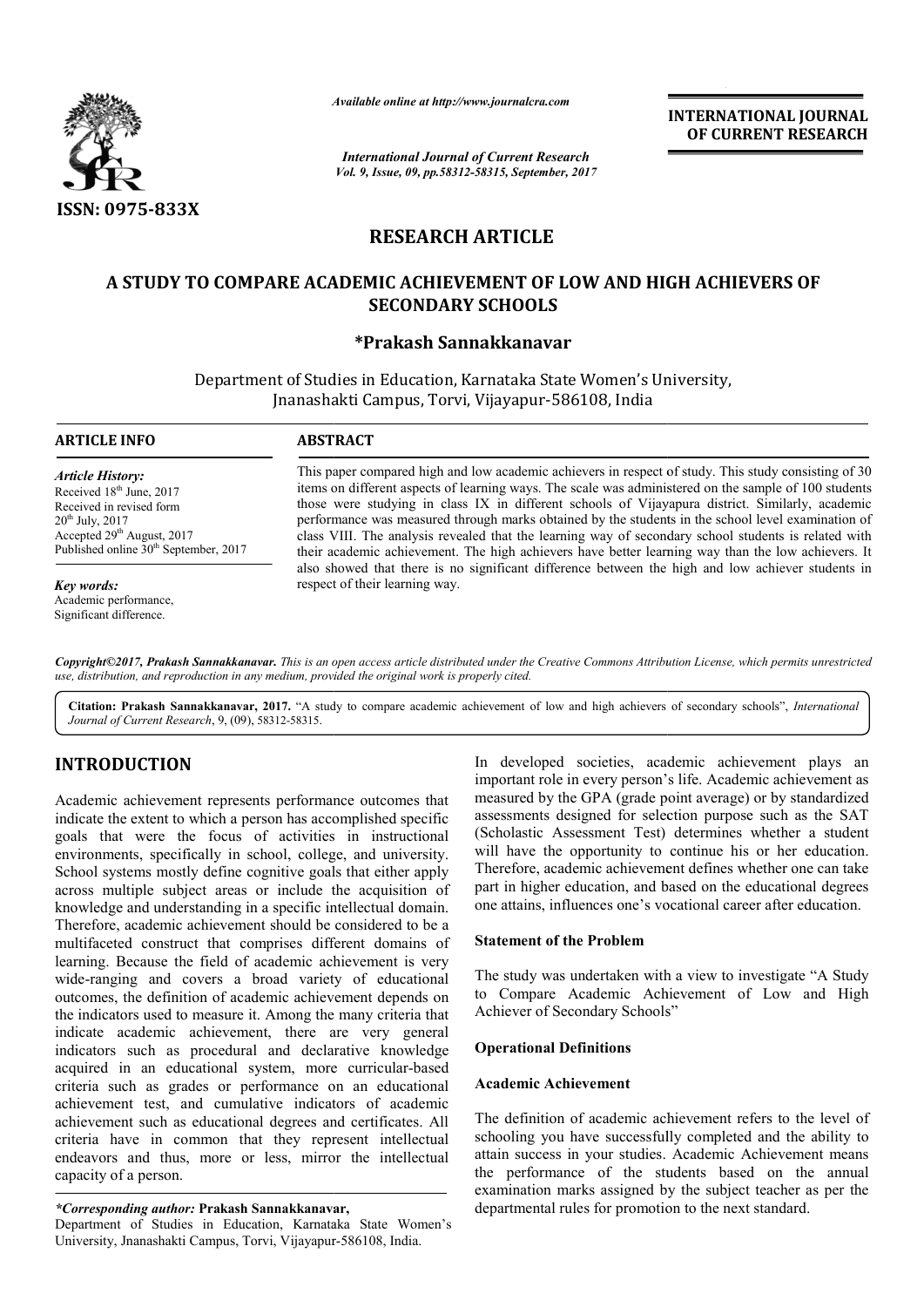# **Low Academic Achievers**

Low achievers are people with deficits in executive functions, which are the mental processes that control and coordinate learning-related activities. Executive function is not the same as intelligence, and people with executive function deficits experience difficulties in processing information, retaining and recalling information, organizing materials, managing time and using effective learning. According to the Associates in Counseling and Child Guidance, low achievers perform best when information is provided in a concrete, hands-on structure with a brief, simple format. Although they usually find it difficult to use abstract reasoning, follow multi-step assignments and draw conclusions, they tend to be successful in memorizing particular facts or reasoning with concepts related to concrete daily living.

## **High Academic Achievers**

A high achiever would be a student who gets high marks and good grades. They do the work that is required and do it well. They tend to be well-organized, with good time-management skills, which is why they turn in neat and tidy work on time. They also tend to be well-behaved, adjusting well to the classroom environment and participating enthusiastically in classroom discussions.

## **Objectives of the Study**

- A study to compare academic achievement of low and high achievers of secondary schools.
- A study to compare academic achievement of high achievers of rural and urban secondary schools.
- A study to compare academic achievement of low achievers of rural and urban secondary schools.

## **Hypotheses of the Study**

- There is no significant difference in academic achievement between the low and high achievers of secondary schools.
- There is no significant difference in academic achievement between the high achievers of rural and urban secondary schools.
- There is no significant difference in academic achievement between the low achievers of rural and urban secondary schools.

### **Significance of the Study**

Now-days there is urging from every corner of the society that children's achievement should be at the highest peak point. There are many factors which influence on academic achievement of students i.e., learning attitude, receiving information, mental health, school adjustment, peer group, socio-economic status, family environment parent-child relationship, parent's education, etc. Receiving Class-room information of pupils is very important since they affect classroom learning and develop desirable behaviour. The child with mental health problem might manifest his insecurity by misbehaving, by withdrawal and refusal to participate in classroom activities or by resorting, to the use of some of the protective mechanisms to an inordinate degree. Certainly his relations with other members of the class are likely to be

something less than desirable and this, in turn, is bound to effect his learning adversely.

# **Population and Sample of the Study**

In the present study the researcher has employed the method of stratified random sampling. Population for the present study comprised of students from various secondary schools of Vijayapura district in Karnataka State were selected for the study. This comprises 100 samples which includes both gender boys and girls students with equal number of rural and urban schools.

# **Distribution of Sample**



# **MATERIALS AND METHODS**

# **Research design of the study**

The investigator has adopted the survey method of research to study of secondary school students towards learning ways. The investigator used stratified random sampling technique for drawing sample from the population. It means the entire population was divided into a number of homogenous groups to get more accurate representation. The stratification was done on the basis of gender and location of secondary schools.

# **Tool for the Data Collection**

To achieve the objectives of the present study, a questionnaire was constructed by the investigator to study secondary school students towards learning attitude. After the construction of the questionnaire, the investigator visited randomly selected schools for the purpose of data collection. The instructions regarding the questionnaire were explained by the investigator. The doubts of the subject were clarified to give free, frank and honest responses without any hesitation. Thus the investigator collected the filled questionnaires from the learners.

## **Statistical techniques employed**

For the present study following statistical techniques were employed

Mean, Standard Deviation and T –test were used

# **Analysis and Interpretation of the data**

The data generated for the present study were analyzed using appropriate statistical techniques. Then the data were interpreted and relevant and important conclusions were drawn. The results thus obtained were tabulated and conclusions were drawn in the following way.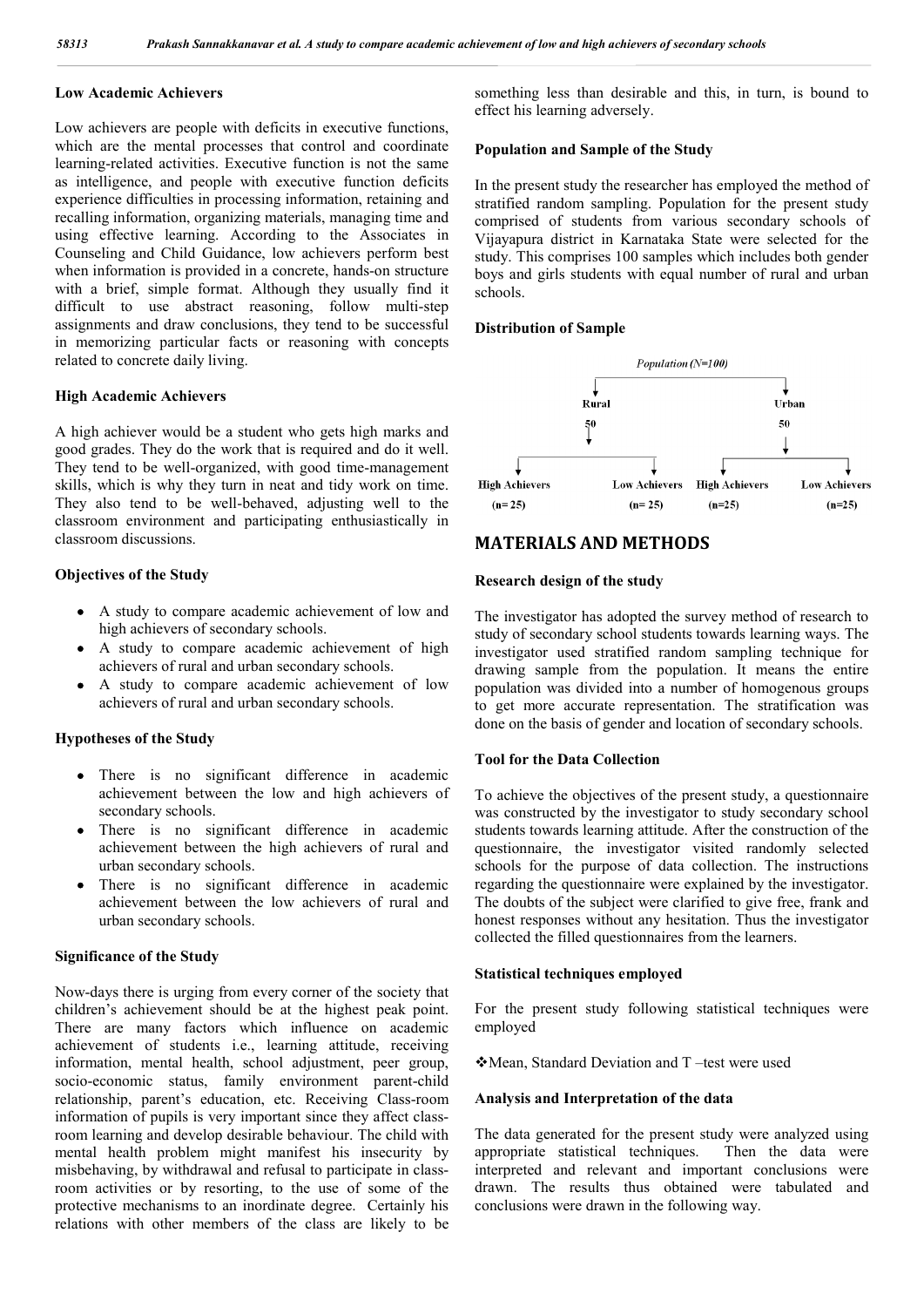**Hypothesis 1. There is no significant difference in academic achievement between the low and high achievers of secondary schools**

|                |     | Mean  | SD   | 't'-value | Significant     |
|----------------|-----|-------|------|-----------|-----------------|
| High Achievers | 50  | 57.36 | 6.89 | 0.81      | Non Significant |
| Low Achievers  | 50. | 56.09 | 717  |           |                 |

't' value is Non significant at significance level 0.05

#### **Interpretation**

Data presented in table 1 reveal that there is no significant difference in academic achievement between the low and high achievers of secondary schools at 0.05 level. High achievers had more academic achievement than the Low achievers of secondary schools. On observation, it is found that the obtained value of 't' is found to be less than the table value at 0.05 level of significance. So, the obtained value becomes no significant and hence we reject the null hypothesis and accept the alternate hypothesis. It means that there is a significant difference between the high academic achievers and low academic achievers of secondary schools. But it is observed that a mean value of 1.27 is in the favor of high academic achievers. Therefore, it is concluded that the items the positive learning attitude corrected perception classroom instruction and high learning activity among the high academic achievers of secondary schools when compared with the low academic achievers of secondary schools.

**Hypothesis 2. There is no significant difference in academic achievement between the high achievers of rural and urban secondary schools**

| High Achievers |    | Mean  | SD   | $\cdot$ + $\cdot$ | Significant |
|----------------|----|-------|------|-------------------|-------------|
| Rural          | 25 | 25.98 | 8.22 | 12.65             | Significant |
| Urban          | 25 | 44.13 | 3.85 |                   |             |
|                |    |       |      |                   |             |

't' value is significant at significance level 0.05

# **Interpretation**

Data presented in table 2 reveal that there is significant difference in academic achievement between the high achievers of rural and urban secondary schools at 0.05 level. Urban high achievers had more academic achievement than the rural achievers of secondary schools. On observation, it is found that the obtained value of 't' is found to be higher than the table value at 0.05 level of significance. So, the obtained value becomes significant and hence we reject the original hypothesis and accept the null hypothesis. It means that there is a significant difference between the urban and rural high academic achievers of secondary schools. But it is observed that a mean value of 18.15 is in the favor of urban high academic achievers. Therefore, it is concluded that the items the positive learning attitude corrected perception classroom instruction and high learning activity among the urban high academic achievers of secondary schools when compared with the rural high academic achievers of secondary schools.

## **Hypothesis 3. There is no significant difference in academic achievement between the low achievers of rural and urban secondary schools**

| Low Achievers |    | Mean  | SD   | $\ddot{\ }$ | Significant |
|---------------|----|-------|------|-------------|-------------|
| Rural         |    | 38.50 | 690  | 142         | Non         |
| Urban         | 25 | 36.80 | 4 88 |             | Significant |
| - -           |    | - -   |      | .           |             |

't' value is significant at significance level 0.05

## **Interpretation**

Data presented in table 3 reveal that there is no significant difference in academic achievement between the low achievers of rural and urban secondary schools at 0.05 level. Rural low achievers had more academic achievement than the urban low achievers of secondary schools. On observation, it is found that the obtained value of 't' is found to be less than the table value at 0.05 level of significance. So, the obtained value becomes no significant and hence we reject the null hypothesis and accept the alternate hypothesis. It means that there is a significant difference between the rural low academic achievers and urban low academic achievers of secondary schools. But it is observed that a mean value of 1.07 is in the favor of rural low academic achievers. Therefore, it is concluded that the items the positive learning attitude corrected perception classroom instruction and high learning activity among the rural low academic achievers of secondary schools when compared with the urban low academic achievers of secondary schools.

# **Findings**

- High academic achievers have high participations in terms learning activity, high reception of classroom instruction and followed by positive learning attitude of all classroom activities when compared with the low academic achievers of secondary schools.
- Urban high academic achievers have high participations of all classroom activities when compared with the rural high academic achievers of secondary schools.
- Rural low academic achievers have high participations of all classroom activities when compared with the urban low academic achievers of secondary schools. This is because they are bold, strong, sincere and honest in terms of regularity, attendance learning activity.

## **Delimitations of the Study**

The aim of the investigation was to study the impact of the components, viz., learning attitude, receiving class-room information on academic achievement of student in secondary schools. The study was thus confined to recognized secondary schools located in Vijayapura District. Students studying in IX standard during academic year 2016-2017 were involved in the study. While measuring academic achievement the study was confined only to the performance of the students in a school subject.

## **Suggestions**

- Teachers and school authorities should carry out motivational strategies in order to involve students in academic activities for improving their motivational level especially low achievers so that they will be able to improve their overall performance.
- In order to reduce the gap between high achievers and low achievers teaching learning process must be improved in all respects which can meet the specified needs.
- There should be close coordination between parents, teachers and head masters. Parent-Teacher meetings should be held off and on in order to find out the strategy to improve the academic achievement of low achievers.